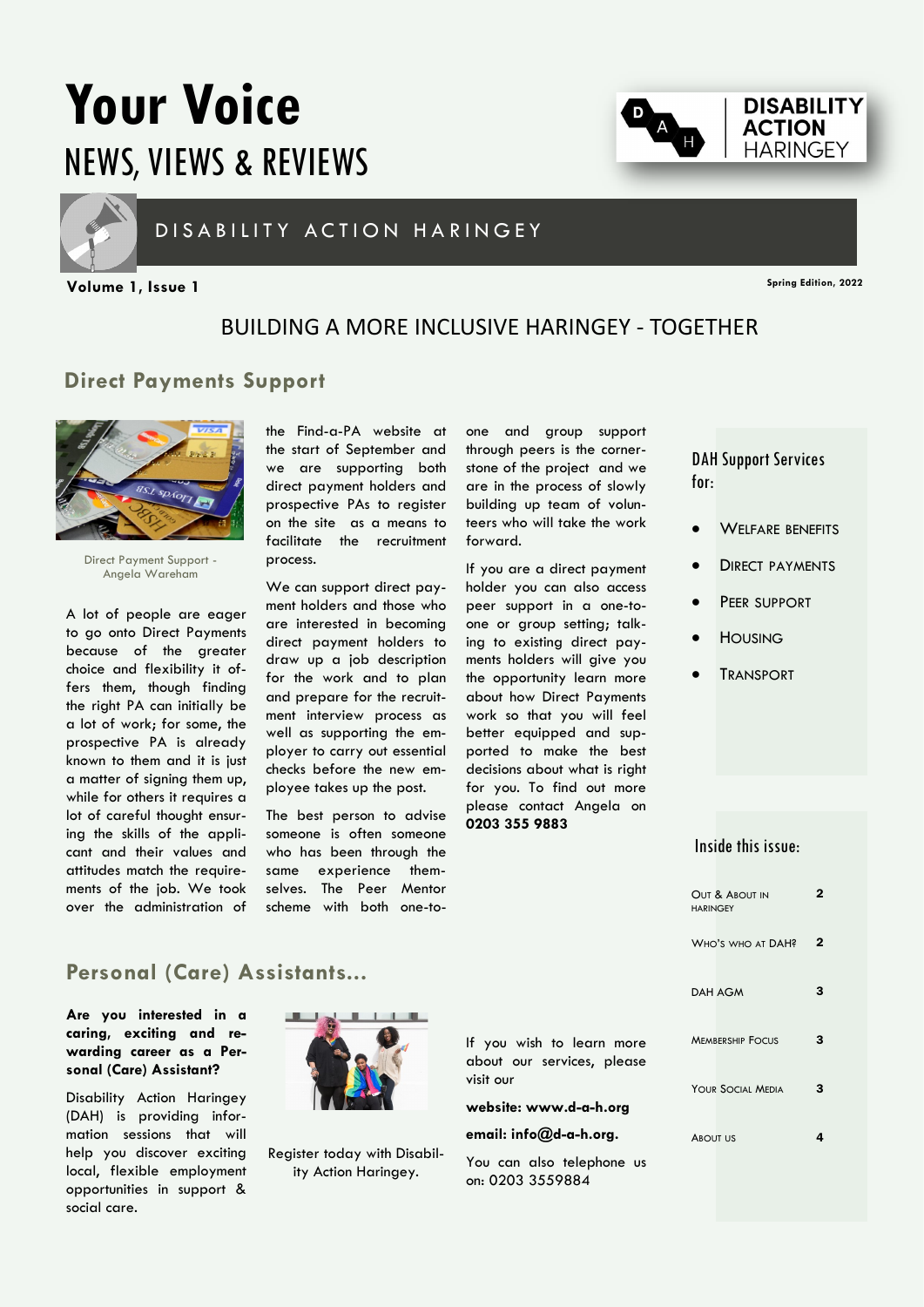



#### EVENTS,

ACTIVITIES AND WORKSHOPS IN AND AROUND HARINGEY - TELL US ABOUT YOUR LOCAL EVENTS FOR FUTURE EDITIONS...

# Your Voice NEWS, VIEWS & REVIEWS

### **Out & About in Haringey...**

**What's happening for you in Haringey?**

**Personal (Care) Assistant** information sessions - DAH contact:

———————————-

0203 3559884

email: info@d-a-h.org

**Write By You** wants to inspire the next generation of female writers. We believe too many young writers don't see themselves reflected in the stories surrounding them.

———————————-

We work with young, female, female-identifying and non-binary writers (aged 12-18) who are underrepresented in the publishing industry (BAME, LGBTQI+, carers, disabled, low-income household) to develop their creativity, confidence and find their personal voice. We provide workshops with professional writers, followed by 1-2-1 coaching to develop a piece of work for our annual anthology.

All workshops are fully accessible.

www.writebyyou.org

**Sewn Together** - Empowering Creative Communities Create and Craft 2022

———————————-

Join our free crafting workshops in person and online!

We aim to engage all individuals facing isolation and loneliness with an emphasis on individuals living in low income households, in receipt of government benefits.

The workshops are designed and delivered by qualified crafters and artisans with locality knowledge and offer support and guidance to participants who are willing to learn and share skills, meet new people and get involved in local community events.

info@4U2newsmag.com

07778224342 (Sonja) 07888678780 (Sandra)

———————————-

Web 4U2newsmag

**These Girls Do** Chair Yoga and Relaxation

As part of the 'These Girls Do' programme, Chair Yoga and Relaxation taking place at Broadwater Farm Community Centre.

Mondays - 7pm to 8pm, take some time for yourself....

Contact: Broadwater Farm Community Centre

———————————-

**Hornsey Central Supper Club** – bringing residents together

Socially isolated residents living close to Hornsey Central Neighbourhood Centre can find support to make relationships, build social networks, and reconnect with others in their communities through a new fortnightly supper club. The supper clubs offer a healthy, nutritionally-balanced meal, conversation, and fun activities such as a quiz or bingo.

Contact: Andrea.Wershof @haringey.gov.uk



### **DAH Staff Member Profile...**

#### **Full Name:** Mash Alam

**Job Title:** Project Support Coordinator at Disability Action Haringey

#### **About your role:**

My job as Project Support Coordinator is to work with the DAH team to encourage, support & facilitate the process for local people in Haringey and beyond to become Personal (Care) Assistants. I therefore match Personal Assistants with direct payment holders in Haringey.

The scheme offers opportunities for DP holders to become employers, which contributes towards greater independence and choice for DP holders

I deliver workshops, information sessions and one to one opportunities via DAH so that local people can learn about what it takes to become a Personal (Care)

Assistant and help facilitate the matching process. I also get involved in varied aspects of organisational life at DAH and no day is the same!

As a local person in Haringey, I feel I am playing a part in helping to dismantle barriers for disabled people by ensuring they can play a fulfilling part in community life.

-Mash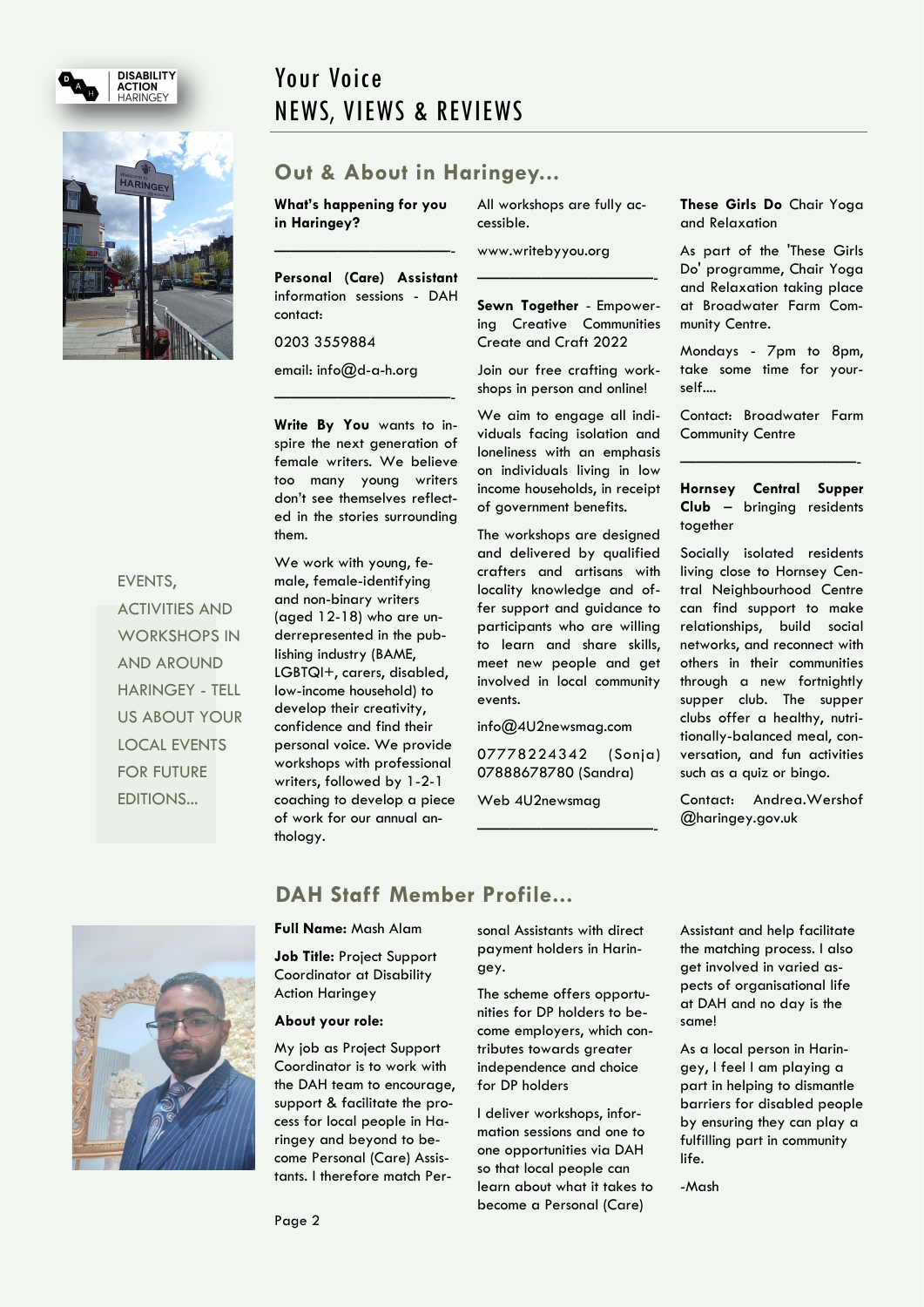



### **DAH AGM—Annual General Meeting...**

Disability Action Haringey will be holding our Annual General Meeting on Tuesday 15th March 2022. The event will take place from 2pm until 4pm at the Winkfield Resource Centre, 33 Winkfield Rd, London N22 5RP.

Places are limited, so please contact us if you would like to reserve a place - alternatively you can access the event online by contacting us to send an emailed invitation link.

You can email: info@d-ah.org or telephone us on: 0203 355 0071 for more information.

Guest speakers include: Ellen Clifford - Author of 'The War on Disabled People', together with Haringey Cllr

Members of Disability Action Haringey have full voting rights at the meeting but service users and members of the wider Haringey community are of course very

welcome to attend or view online - so please come along and get involved!



### **Membership Focus...**

If you are a Deaf or disabled person in Haringey and you want your voice heard, become a member! In doing so, you could contribute to the development of initiatives aimed at supporting disabled people in maintaining their independence.

Sounds good, so what else does membership offer me?

You will be able to vote at the AGM.

You can participate in our awareness raising campaigns, giving you the chance to shape our messaging.

You can help strengthen the organisation, which enhances our ability to imbed the social model of disability in the local area.

You are welcome to contact the CEO or Chair, or visit the office with an appointment.

You will receive our DAH newsletter, keeping you abreast of everything that's happening in the disabled community and at DAH.

You will be invited to all of our DAH events, giving you the chance to bond with other people in our community. "FIND OUT MORE ABOUT WHAT MEMBERSHIP OF DAH OFFERS YOU AND HOW YOU CAN MAKE YOUR VOICE HEARD IN HARINGEY"

### **Your Social Media...**

Disability Action Haringey is actively using social media to keep up-to-date on current news, local events and National initiatives affecting our service users and members across Haringey.

You can find us on Twitter, Instagram and Facebook and we are currently building our media activity to bring video and audio content through YouTube and TikTok.

Why not follow us and let us follow you back - it's a great way to access all of the latest news and to keep in touch on a daily basis.

We'd love you to share your stories and help us to truly represent your voice.

Find us at:

#### **Twitter**

@DisabilityActHa

**F a c e b o o k**  @DisabilityActionHaringey

#### **Instagram**

**DisabilityActionHaringey** 



**Disability Action Haringey** 

Charity Registration Number 1191762<br>33 Winkfield Road , wirikilelu koau<br>oodgreen, Haringey , London, N22 5RP © 33 Winkfield Road N22 5RP & d-a-h.org | Joined June 2021